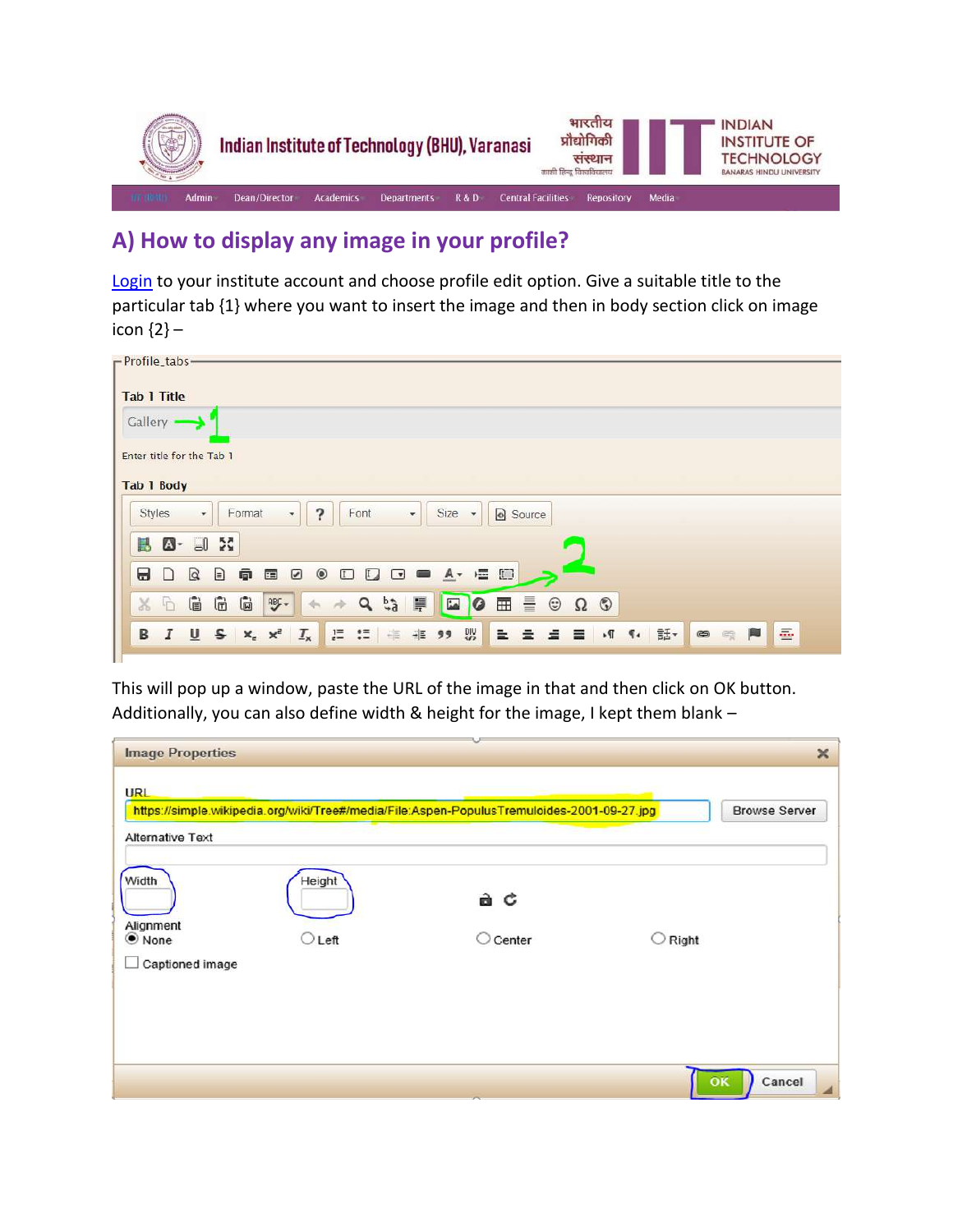**That's all. Your profile will now show the image.**



## **B) What if you don't have URL of the image?**

Go to the intended website e.g. Google, Facebook, Twitter or anyone from where you want to browse your photo. Click on the image to open it in a new page and copy the URL of the photo from browser's address bar {1}. Or, you can also right click on the image and Copy image  $address  ${2}$  –$